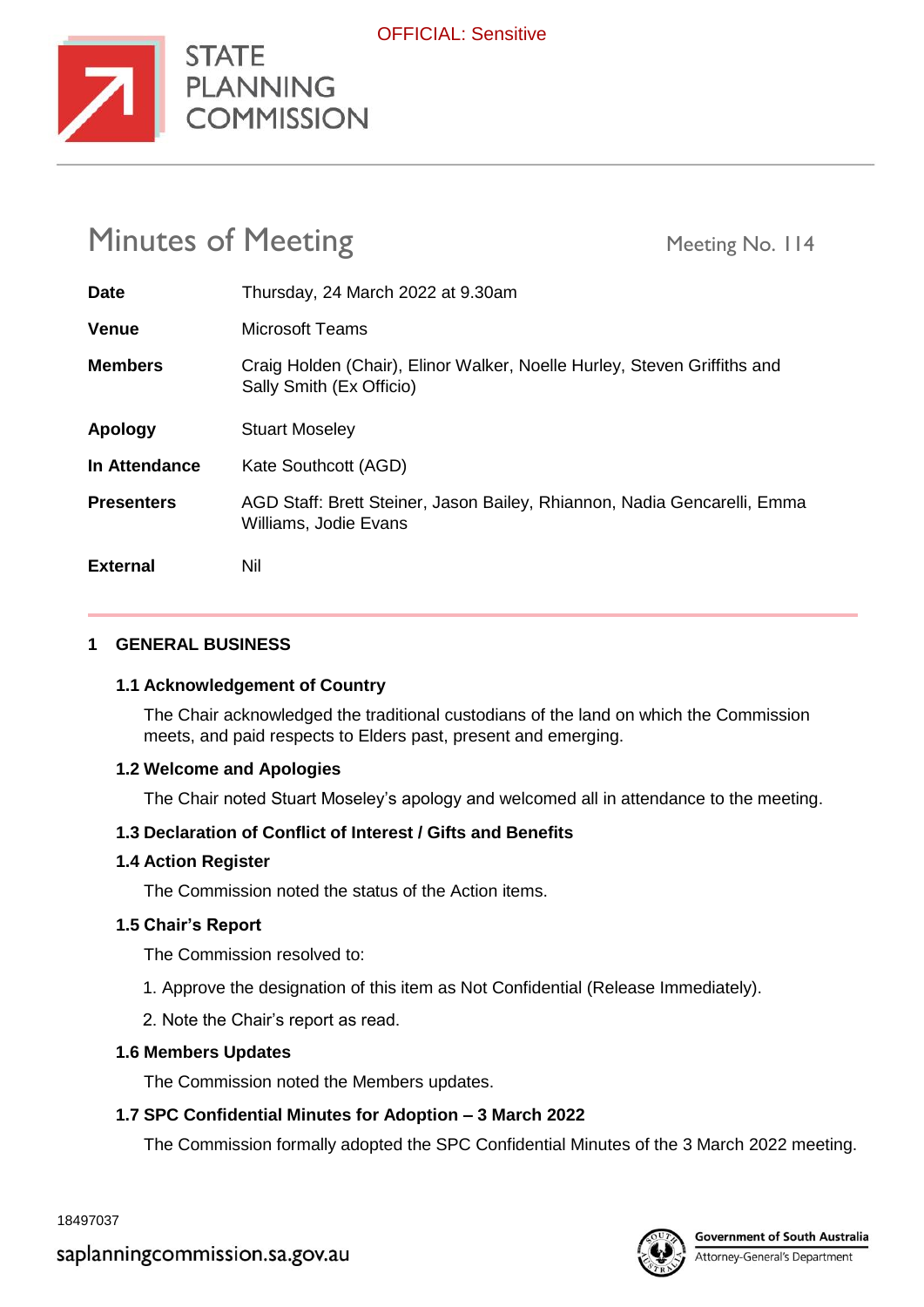## **1.8 SCAP Confidential Minutes & Minutes for Noting – 9 March & 16 March 2022**

The Commission noted the SCAP Confidential Minutes & Minutes for noting of 9 March & 16 March 2022.

## **1.9 Code Amendments Initiation Advice**

The Commission noted the Code Amendments Initiation Advice.

## **2 CORRESPONDENCE**

## **2.1 Summary of policy development & planning issues (Community Alliance SA)** The Commission noted the correspondence.

**2.2 Preparation of Regional Plans in South Australia (LGA, GAROC and SAROC)** The Commission noted the correspondence.

## **2.3 Submissions on the P&D Code – Minor or Operational Amendments – 21-25 South**

## **Esplanade (Minter Ellison)**

The Commission noted the correspondence.

## **3 ADDITIONAL RESOURCES**

## **3.1** *Planning as an Economic Enabler* **(PLUS)**

The Commission noted the Regional Blueprint.

## **3.2** *State of the Land 2022 – National Residential Greenfield and Apartment Market Study* **(UDIA)**

The Commission noted the Policy.

## **4 MATTERS FOR ADVICE TO MINISTER**

## **4.1 Hackham Code Amendment – Approval to pursue new Subzone**

This Item was considered in confidence, and is included in the SPC Confidential Minutes of 24 March 2022.

## **4.2 Heritage Sub-Committee – Reappointment of Members**

This Item was considered in confidence, and is included in the SPC Confidential Minutes of 24 March 2022.

## **5 MATTERS FOR DECISION**

Nil



#### **Government of South Australia**

**Attorney-General's Department**